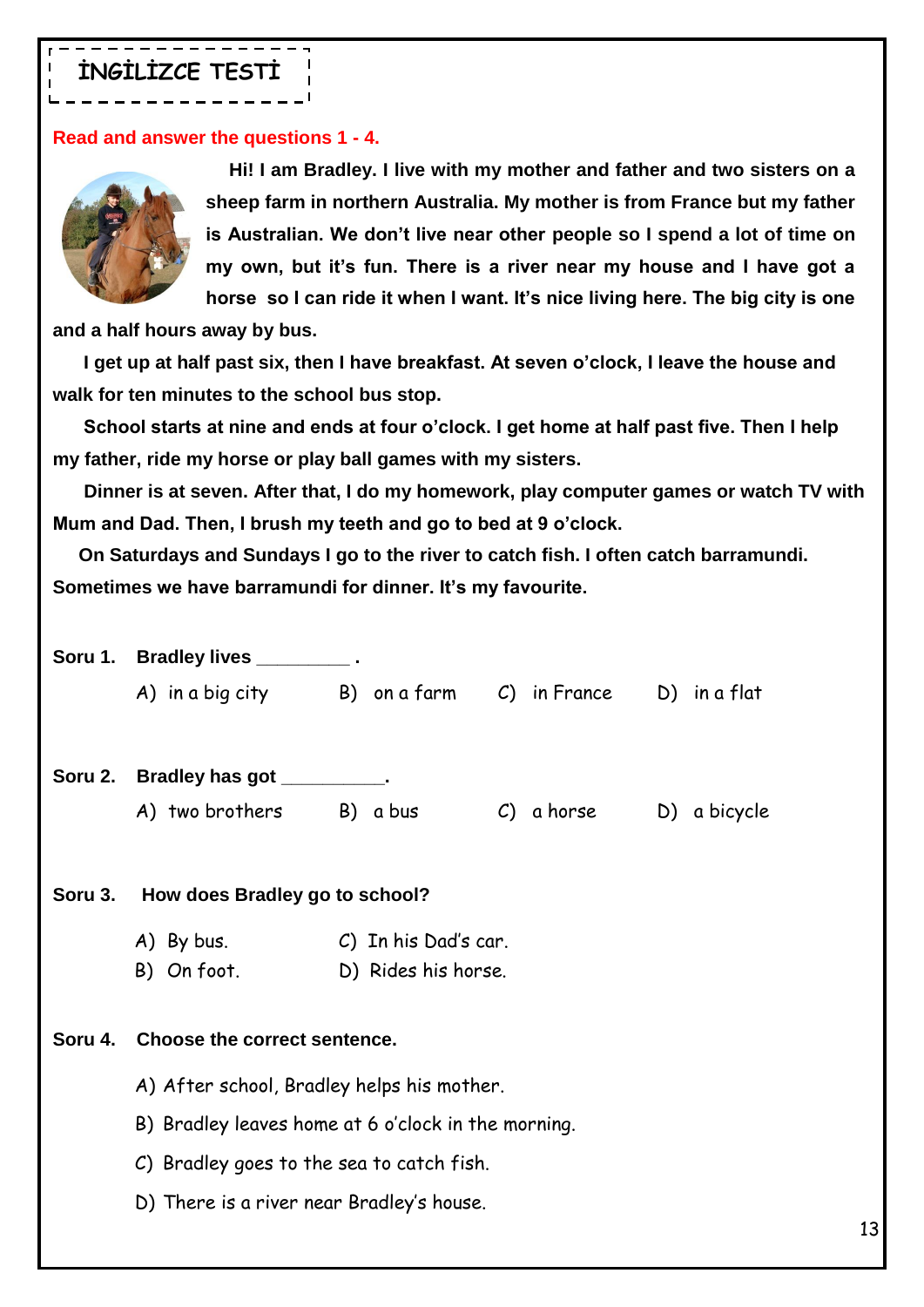|         | Read and answer the questions 5 - 8.  |                                                     |            |                                                                                                                                                                                                                                                                                                 |  |  |
|---------|---------------------------------------|-----------------------------------------------------|------------|-------------------------------------------------------------------------------------------------------------------------------------------------------------------------------------------------------------------------------------------------------------------------------------------------|--|--|
|         | Hi Amy,                               |                                                     |            |                                                                                                                                                                                                                                                                                                 |  |  |
|         |                                       | We are in our new house! It isn't big - it's small. |            |                                                                                                                                                                                                                                                                                                 |  |  |
|         | orange cat. He 8-_____ on my bed now! |                                                     |            | In my bedroom, there is a bed, a wardrobe and a 5-<br>1. I've got<br>6-_______ posters of my favourite singers and film stars on my wall. We<br>7-_______ got a garage, because we don't have a car. But we have got a<br>big garden. We've also got a cat. His name is Orange because he is an |  |  |
| Soru 5. |                                       |                                                     |            |                                                                                                                                                                                                                                                                                                 |  |  |
|         | A) cooker                             | B) desk           C) fridge          D) armchair    |            |                                                                                                                                                                                                                                                                                                 |  |  |
| Soru 6. |                                       |                                                     |            |                                                                                                                                                                                                                                                                                                 |  |  |
|         | A) a                                  | B) an                                               | C) some    | D) any                                                                                                                                                                                                                                                                                          |  |  |
| Soru 7. |                                       |                                                     |            |                                                                                                                                                                                                                                                                                                 |  |  |
|         | A) have                               | B) has                                              | $C)$ don't | D) haven't                                                                                                                                                                                                                                                                                      |  |  |
| Soru 8. |                                       |                                                     |            |                                                                                                                                                                                                                                                                                                 |  |  |
|         | A) sleeps                             | B) sleeping                                         | C) sleep   | D) is sleeping                                                                                                                                                                                                                                                                                  |  |  |
|         |                                       |                                                     |            |                                                                                                                                                                                                                                                                                                 |  |  |
|         |                                       |                                                     |            |                                                                                                                                                                                                                                                                                                 |  |  |
|         |                                       |                                                     |            |                                                                                                                                                                                                                                                                                                 |  |  |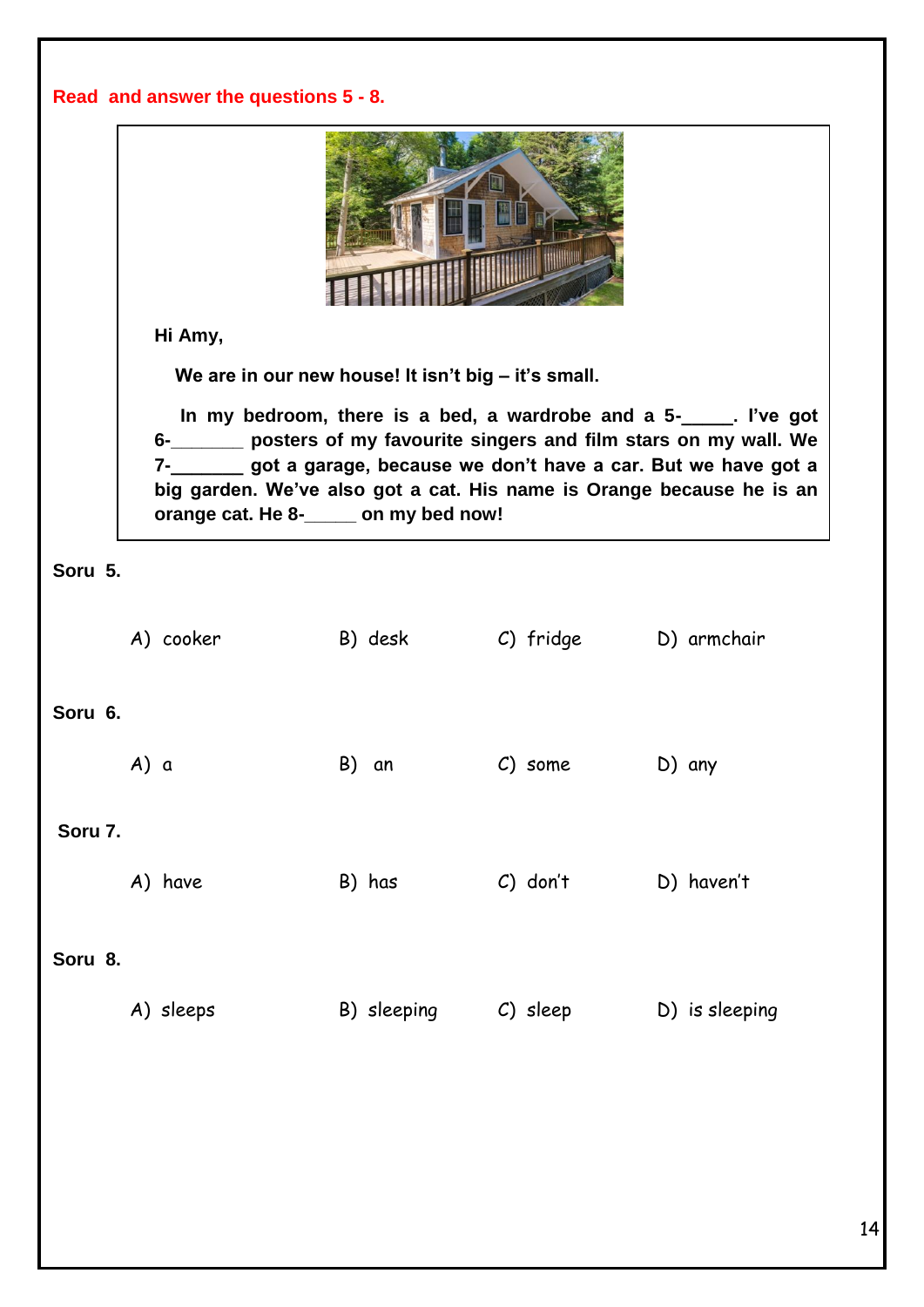| Soru 9. _____ people over there are my friends, Jo and Nita. Do you know ___?                                   |
|-----------------------------------------------------------------------------------------------------------------|
| A) That / them                                                                                                  |
| B) This / they                                                                                                  |
| C) These / their                                                                                                |
| D) Those / them                                                                                                 |
| Soru 10. Mum, Josh and I _________ at the cinema but Dad isn't with ____                                        |
| A) are $/$ us                                                                                                   |
| $B)$ am / us                                                                                                    |
| $C)$ am / we                                                                                                    |
| $D)$ are / we                                                                                                   |
| Soru 11. A: 'Have you got a special ___<br>B: 'Yes, I take photographs.'                                        |
| A) free time                                                                                                    |
| B) hobby                                                                                                        |
|                                                                                                                 |
| C) video game                                                                                                   |
| D) sport                                                                                                        |
| Soru 12. There is a new restaurant in the town centre. Everyone goes there because they<br>have _________ food. |